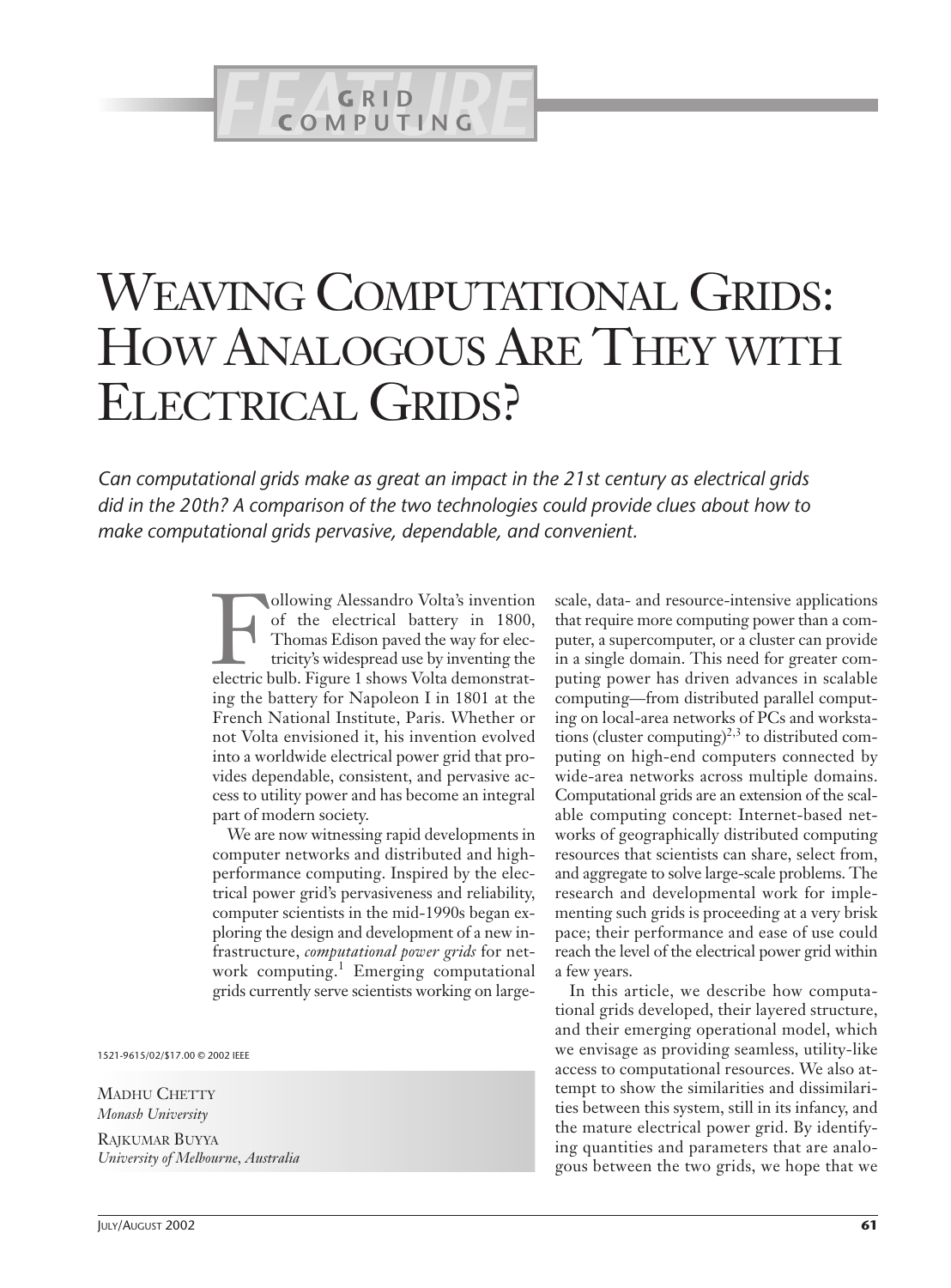

**Figure 1. Volta demonstrates the battery for Napoleon I at the French National Institute, Paris, in 1801. The painting is from the Zoological Section of "La Specula" (N. Cianfanelli, 1841), at the National History Museum, Florence University, Italy.**

can bring to light areas in computational grid development that need more focus.

## **Computational grids**

Computational grids are already being used to solve large-scale problems in science, engineering, and commerce—the "Applications of Grid Computing" sidebar lists some of the more prominent applications and projects. The advantages of this approach to computing are many.<sup>4</sup> For example, grids

- Enable resource sharing
- Provide transparent access to remote resources
- Allow on-demand aggregation of resources at multiple sites
- Reduce execution time for large-scale, dataprocessing applications
- Provide access to remote databases and software
- Take advantage of time zone and random diversity (in peak hours, users can access resources in off-peak zones)
- Provide the flexibility to meet unforeseen emergency demands by renting external resources for a required period instead of owning them

The enabling factors in the creation of computational grids have been the proliferation of the Internet and the Web and the availability of low-cost, high-performance computers.<sup>1</sup>

#### **Technological milestones**

Compared to the history of the electrical power grid, which spans more than two centuries, the computational grid—rather, the entire computer communication infrastructure, the Internet—has a history of less than half a cen-

# **Applications of Grid Computing**

Many application domains in which large processing problems can easily be divided into subproblems and solved independently are already taking great advantage of grid computing. These include Monte Carlo simulations and parameter sweep applications, such as ionization chamber calibration,<sup>1</sup> drug design,<sup>2</sup> operations research, electronic CAD, and ecological modeling.

On other fronts, projects such as Distributed.net, launched in 1997, and SETI@home, launched in 1999, attracted worldwide attention to peer-to-peer computing (P2P). $3$  Millions of participants contributed their PCs' idle CPU cycles: for Distributed.net, they processed RSA Labs RC5-32/12/7 (56-bit) secret key challenge; participants in SETI@home processed a database of large pulsar signals in a search for extraterrestrial intelligence. Emerging from these successes are the notions of virtual organizations<sup>4</sup> and virtual enterprises,<sup>5</sup> which could develop a computational economy for sharing and aggregating resources to solve problems.

#### **References**

- 1. D. Abramson, J. Giddy, and L. Kotler, "High-Performance Parametric Modeling with Nimrod-G: Killer Application for the Global Grid?" *Proc. Int'l Parallel and Distributed Processing Symp.*, IEEE CS Press, Los Alamitos, Calif., 2000.
- 2. R. Buyya et al., "The Virtual Laboratory: A Toolset to Enable Distributed Molecular Modelling for Drug Design on the World-Wide Grid," *J. Concurrency and Computation: Practice and Experience*, to be published, 2002; currently available as a tech. report from Monash University, Melbourne, Australia.
- 3. A. Oram, ed., *Peer-to-Peer: Harnessing the Power of Disruptive Technologies*, O'Reilly Press, Sebastopol, Calif., 2001.
- 4. I. Foster, C. Kesselman, and S. Tuecke, "The Anatomy of the Grid: Enabling Scalable Virtual Organizations," *Int'l J. Supercomputer Applications*, vol. 15, no. 3, 2001.
- 5. R. Buyya et al., "Economic Models for Management of Resources in Peerto-Peer and Grid Computing," *Proc. SPIE Int'l Conf. on Commercial Applications for High-Performance Computing*, SPIE, Bellingham, Wash., 2001.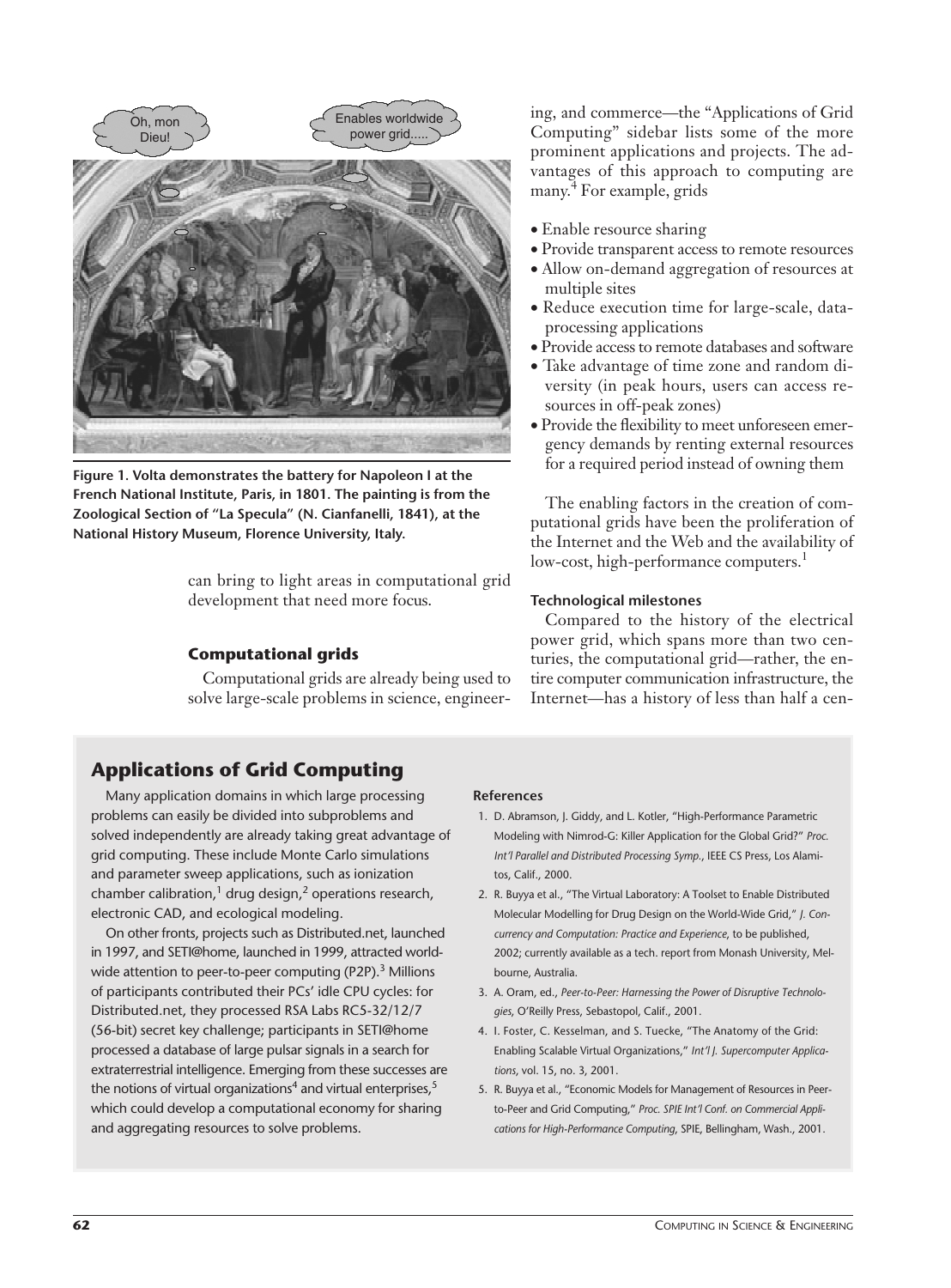

**Figure 2. Major milestones in networking and computing technologies from 1960 to the present. Along with technological advances have come the rise and fall of various systems. In the 1960s, mainframes (mainly from IBM) served the needs of computing users, but a decade later DEC's less-expensive minicomputers absorbed the mainframe's market share. During the 1980s, vector computers such as Crays and, later, parallel computers such as massively parallel processors became the systems of choice for grand-challenge applications.**

tury. Figure 2 outlines the major technological advances in networking and computing leading to the emergence of peer-to-peer networks<sup>5</sup> and computational grids.<sup>1</sup>

*Communication.* The computational grid's communication infrastructure is the Internet, which began as a modest research network supported by the US Department of Defense's Advanced Research Projects Agency. DARPA's effort began as a response to the USSR's launch of Sputnik, the first artificial earth satellite, in 1957. From September to December of 1969, DARPA launched Arpanet's original four nodes—at the University of California, Los Angeles; Stanford Research Institute; University of California, Santa Barbara; and the University of Utah. By the mid-1970s, Arpanet's Internet work embraced more than 30 universities, military sites, and government contractors, and its user base had expanded to include the greater computer science research community.

In 1973, Bob Metcalfe outlined the idea for Ethernet, a local-area network to interconnect computers and peripherals, in his doctoral dissertation at Harvard; Ethernet came into existence in 1976.<sup>6</sup> In 1974, Vint Cerf and Bob Kahn proposed the transmission control protocol, which split into TCP/IP in 1978.

In 1983, Arpanet still consisted of several hundred computers on a few local area networks. In 1985, the National Science Foundation arranged with DARPA to support a collaboration of supercomputing centers and computer science researchers across Arpanet. In 1986, the Internet Engineering Task Force (IETF) formed as a loosely self-organized group of people who contributed to the engineering and evolution of Internet technologies.<sup>7</sup> In 1989, responsibility for and management of Arpanet officially passed from military interests to the academically oriented NSF. Much of the Internet's etiquette and rules of behavior evolved during this period.

The Web—invented in 1989 by Tim Berners-Lee of CERN, Switzerland, as a way to easily share information—fueled a major revolution in computing.<sup>8</sup> Its language, HTML, provided a standard means of creating and organizing documents; HTTP protocols, browsers, and servers provided ways to link these documents and access them online transparently, regardless of their location. The World Wide Web Consortium (www.w3c.org), formed in 1994, is developing new standards for information interchange. For example, work on XML (Extensible Markup Language) aims to provide a framework for developing software that can be delivered as a utility service via the Internet.

*Computation.* The idea of harnessing unused CPU cycles emerged in the early 1970s, when computers were first linked by networks. (See the History of Distributed Computing and other sites listed in the "Distributed and Grid Computing Web Sites" sidebar.) Arpanet ran a few early experiments with distributed computing, and in 1973, the Xerox Palo Alto Research Center installed the first Ethernet network. Scien-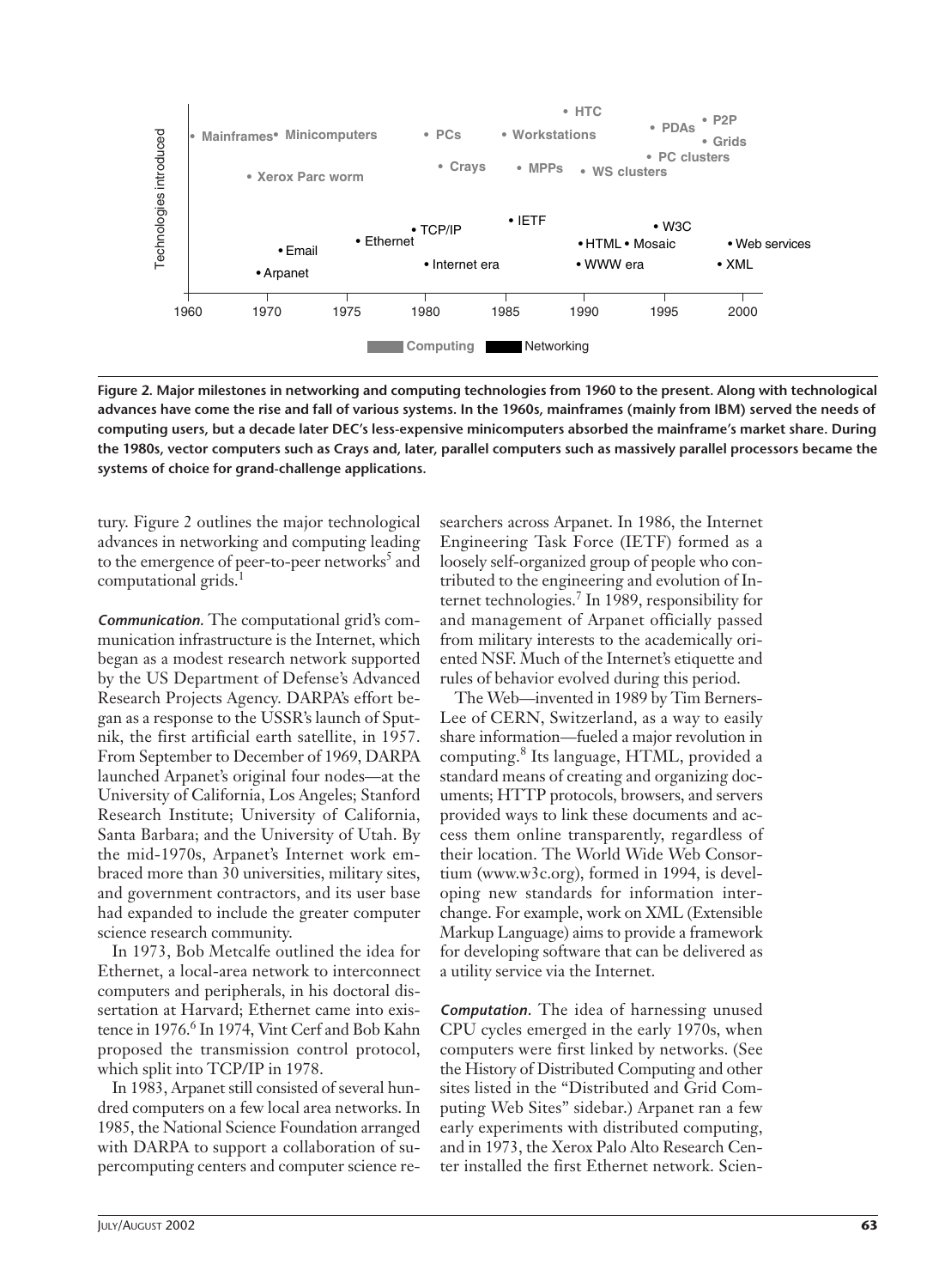# **Distributed and Grid Computing Web Sites**

**Distributed.net, Project RC5** www.distributed.net/rc5 **Global Grid Forum** www.gridforum.org **Grid Computing Info Centre** www.gridcomputing.com *IEEE Distributed Systems Online* http://dsonline.computer.org Peer-to-Peer Working Group **WARES WARES** www.p2pwg.org **SETI@home** http://setiathome.ssl.berkeley.edu

tists at PARC developed a worm program that roamed about 100 Ethernet-connected computers, replicating itself in each machine's memory. Each worm used idle resources to perform a computation and could reproduce and transmit clones to other nodes of the network. With the worms, developers distributed graphic images and shared computations for rendering realistic computer graphics.

Since 1990, distributed computing has reached a new, global level. The availability of powerful PCs and workstations and high-speed networks (such as gigabit Ethernet) as commodity components has led to the emergence of clusters for high-performance computing.<sup>9</sup> The availability of such clusters within many organizations has fostered a growing interest in aggregating distributed resources to solve large-scale problems of multi-institutional interest.

#### **Grid applications**

Science, engineering, commercial applications, Web portals

**Grid programming environments and tools** Languages, interfaces, libraries, compilers, parallelization tools

> **User-level middleware—resource aggregators** Resource management and scheduling services

**Core grid middleware** Job submission, storage access, info services, trading accounting

**Security infrastructure** Single sign-on, authentication, secure communcation

**Grid fabric** PCs, workstations, clusters, networks, software, databases, devices

**Figure 3. A layered architecture for the computational grid and related technologies.**

**History of Distributed Computing** www.ud.com/company/dc/history.htm **Hobbes' Internet Timeline** www.zakon.org/robert/internet/timeline

> Computational grids and peer-to-peer computing are the results of this interest. The grid community generally focuses on aggregating distributed high-end machines such as clusters, whereas the P2P community concentrates on sharing lowend systems such as PCs connected to the Internet. P2P networks can amass computing power, as does the SETI@home project, or share contents, as do Napster and Gnutella. Given the number of grid and P2P projects and forums that began worldwide in early 2000, it is clear that interest in the research, development, and commercial deployment of these technologies is burgeoning.<sup>10</sup>

#### **Layered structure**

A computational grid consists of several components—from enabling resources to end-user applications. Figure 3 shows a computational grid's layered architecture. (Ian Foster, Carl Kesselman, and Steven Tuecke discuss another comprehensive architecture for the grid.<sup>11</sup>)

At the bottom of the grid stack, we have distributed resources managed by a local resource manager with a local policy and interconnected through local- or wide-area networks. Thus, the bottom layer serves as *grid fabric*. This fabric incorporates

- Computers such as PCs, workstations, or SMPs (symmetric multiprocessors) running operating systems such as Unix or Windows
- Clusters running various operating systems
- Resource management systems such as Load Sharing Facility, Condor, Portable Batch System, and Sun Grid Engine
- Storage devices
- Databases
- Special scientific instruments such as radio telescopes and sensors

The next layer, *security infrastructure*, provides secure and authorized access to grid resources. Above that, *core grid middleware* offers uniform,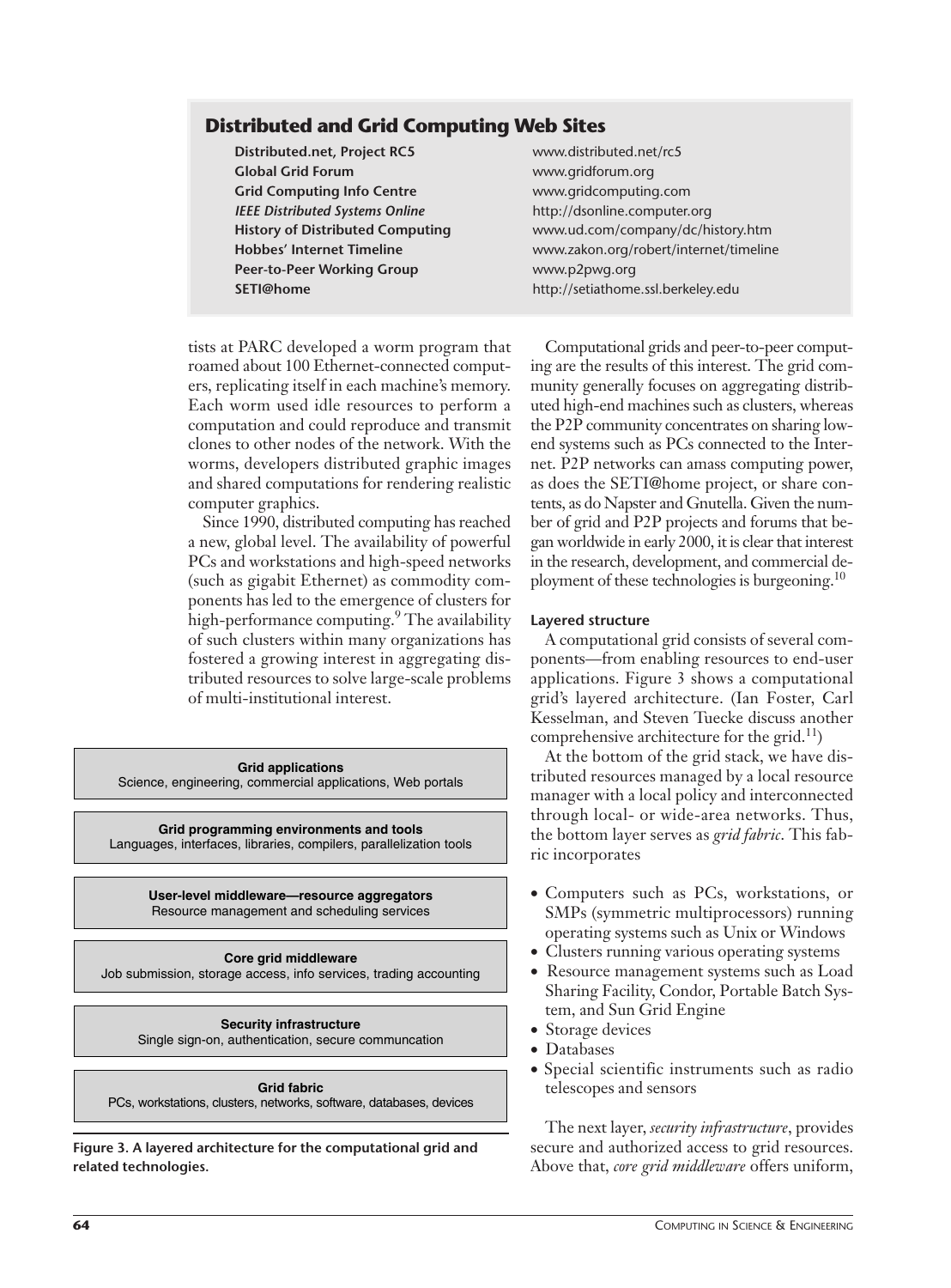secure access to resources (it can also implement a security layer). The next two layers are *user-level middleware*, consisting of resource brokers or schedulers responsible for aggregating resources; and *grid programming environments and tools*. Resource brokers manage execution of applications on distributed resources using appropriate scheduling strategies. Developers use the grid development tools to grid-enable applications. The top layer consists of *grid applications*, which range from collaborative computing to remote access, scientific instruments, and simulations.

#### **Operational model**

For the operation of a computational grid, the broker discovers resources that the user can access through grid information servers, negotiates with grid-enabled resources or their agents using middleware services, maps tasks to resources (scheduling), stages the application and data for processing (deployment), and finally gathers results.<sup>12</sup> The broker also monitors application execution progress and manages changes in the grid infrastructure and resource failures (see Figure 4). Several projects worldwide are actively exploring the development of various grid-computing system components, services, and applications.

The grid environments comprise heterogeneous resources, fabric management systems (single-system image OSs, queuing systems, and so on) and policies, and scientific, engineering, and commercial applications with varied requirements (they can be CPU-, I/O-, memory-, or network-intensive). The *producers* (also called resource owners) and *consumers* (the grid's users) have different goals, objectives, strategies, and demand patterns.<sup>13</sup> More importantly, both resources and end users are geographically distributed, inhabiting multiple time zones.

Researchers have proposed several approaches for resource management architectures; the prominent ones are centralized, decentralized, and hierarchical. Traditional approaches use centralized policies that need complete state information and a common fabric management policy, or a decentralized consensus-based policy. These approaches attempt to optimize a systemwide performance measure. However, because of the complexity of constructing successful grid environments, it is impossible to define either an acceptable systemwide performance matrix or a common fabric management policy, so the traditional approaches are not suitable. Therefore, hierarchical and decentralized approaches are better suited to grid resource and operational management.<sup>13</sup>

Within these approaches, there exist different economic models for managing and regulating resource supply and demand.<sup>14</sup> The grid resource broker mediates between producers and consumers. Producers and consumers can both grid-enable resources by deploying low-level middleware systems on them. On producers' grid resources, the core middleware handles resource access authorization, letting producers give resource access only to authorized users. On consumers' machines, the user-level middleware lets them grid-enable applications or produce the necessary coupling technology for executing legacy applications on the grid.

On authenticating to the grid, consumers interact with resource brokers to execute their application on remote resources. The resource broker takes care of resource discovery, selection, aggregation, and data and program trans-



#### **Figure 4. A generic view of a computational power grid.**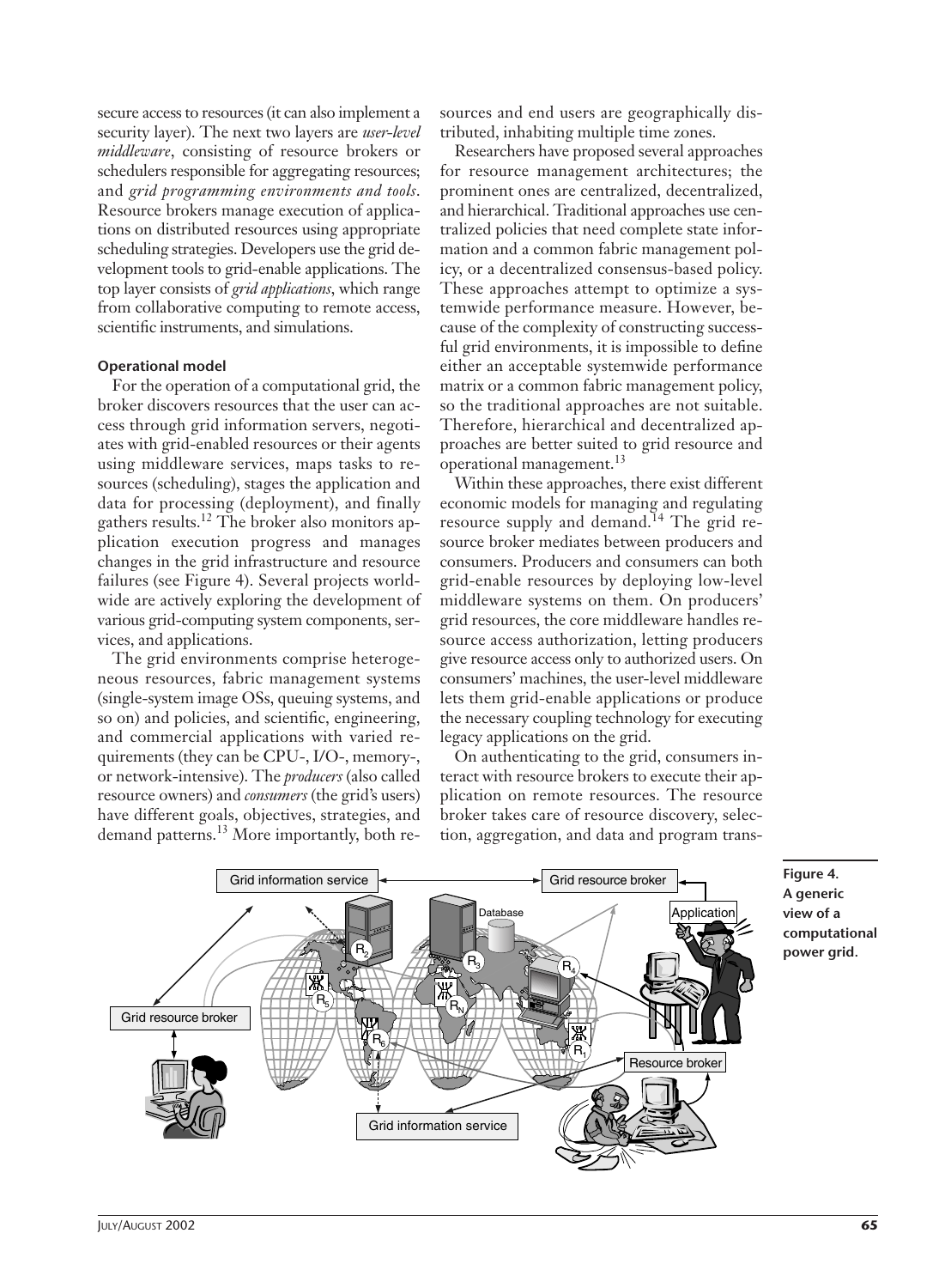| Parameter            | <b>Electrical power grid</b>                                                                               | <b>Computational power grid</b>                                                                                 |
|----------------------|------------------------------------------------------------------------------------------------------------|-----------------------------------------------------------------------------------------------------------------|
| <b>Resources</b>     | Heterogeneous: thermal, hydro,<br>wind, solar, nuclear, others                                             | Heterogeneous: PCs, workstations, clusters, and others;<br>driven by different operating and management systems |
| Network              | Transmission lines, underground                                                                            | Internet is the carrier for connecting distributed                                                              |
|                      | cables. Various sophisticated                                                                              | resorces, load, and so on.                                                                                      |
|                      | schemes for line protection.                                                                               |                                                                                                                 |
| Analogous quantities | <b>Bus</b>                                                                                                 | Node                                                                                                            |
|                      | Energy transmission                                                                                        | Computational transmission                                                                                      |
|                      | Voltage                                                                                                    | <b>Bandwidth</b>                                                                                                |
|                      | <b>Bulk transmission system</b>                                                                            | Bulk transmission by fiberoptic-OC48, ATM (2.4 Gbps)                                                            |
|                      | (230 kV to 760 kV)                                                                                         |                                                                                                                 |
|                      | Subtransmission (25 kV to 150 kV)                                                                          | Ethernet, T-3 (45 Mbps)                                                                                         |
|                      | Distribution (120/240V, 25 kV)                                                                             | Modem, ISDN, and so on (56 to 128 Kbps)                                                                         |
|                      | Cable                                                                                                      | Cable                                                                                                           |
|                      | Energy (MW-hour)                                                                                           | <b>Computational power (Mflops)</b>                                                                             |
|                      | Only small storage capacity in the<br>form of DC batteries                                                 | Any magnitude of storage (Mbytes)                                                                               |
| Power source         | Power station (turbogenerators,                                                                            | Grid resource (computers, data sources, Web services,                                                           |
|                      | hydrogenerators), windmill                                                                                 | databases)                                                                                                      |
| Load type            | Heterogeneous application devices:                                                                         | Heterogeneous applications: for example, graphics for                                                           |
| (based on use type)  | for example, mechanical energy for                                                                         | multimedia applications, problem solving for scientific                                                         |
|                      | fans, electricity for TVs, heat for irons                                                                  | or engineering applications                                                                                     |
| Operating frequency  | Uniform: 50 or 60 Hz                                                                                       | Nonuniform: Depends on computer processing power                                                                |
|                      | DC systems also exist                                                                                      | and clock speed.                                                                                                |
|                      | Analog quantity, sinusoidal                                                                                | Digital, square wave                                                                                            |
| Access interface     | Direct: Wall socket for small consumers,                                                                   | Uniform interface to heterogeneous resources: for example,                                                      |
|                      | transformer for industrial consumers                                                                       | Globus GRAM interface for submitting jobs to resources <sup>16</sup>                                            |
| Ease of use          | Very simple: Plug and play                                                                                 | Very complex: Expected to change as computing portals<br>and network-enabled solvers <sup>17</sup> emerge       |
| Matching device to   | Transformer changes voltage levels to                                                                      | Resource brokers select resources to meet user                                                                  |
| varying power levels | match, for example, a 25 V device                                                                          | requirements such as quality and cost. Applications can                                                         |
| (voltage, bandwidth, | with a 220 V supply.                                                                                       | run on machines with different capabilities, so devices                                                         |
| CPU speed)           |                                                                                                            | like transformers aren't required.                                                                              |
| Aggregation of       | When a load requires more power                                                                            | When an application needs more computational power                                                              |
| resources            | than can be provided locally, the grid                                                                     | than a single resource can provide, or for faster                                                               |
|                      | provides additional power. Economic                                                                        | execution, computational grids allow resource                                                                   |
|                      | dispatch center uses sophisticated                                                                         | aggregation for executing application components in                                                             |
|                      | scheduling algorithms and load-flow                                                                        | parallel. Grid resource brokers such as Nimrod-G <sup>12</sup>                                                  |
|                      | studies that provide the mechanisms                                                                        | provide resource aggregation capability.                                                                        |
|                      | to carry this out.                                                                                         |                                                                                                                 |
| Reliability          | Important lines are duplicated.                                                                            | Resources in a grid may fail without notice. Resource                                                           |
|                      | Sophisticated protection schemes exist<br>for power stations, transmission lines,<br>equipment, and so on. | brokers must handle such failure issues at runtime.                                                             |

#### **Table 1. Electrical and computational power grids: A comparison.**

portation; it initiates execution on a remote machine, and it gathers the results.

#### **Comparing the grids**

The trends in computational and network technologies that led to the emergence of computational grids is similar to the technological

evolution that resulted in the electrical power grid. Historically, the notions of analogy, similarity, and generality of phenomena have frequently given researchers increased perspective and provided greater perceptual significance in their investigations. Indeed, advances in physics have confirmed and continue to confirm that many objective processes are subject to general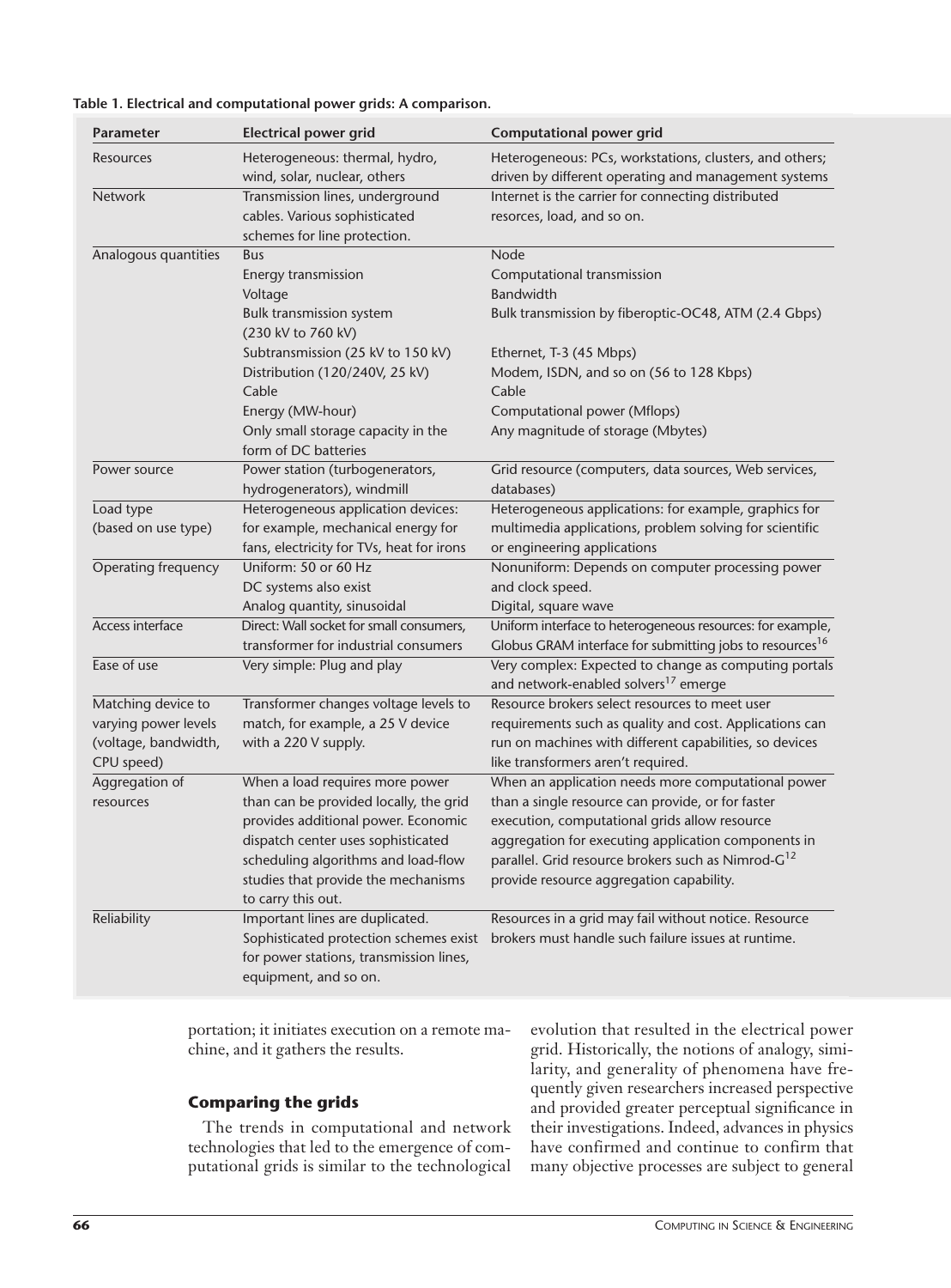| Parameter                                                                                      | <b>Electrical power grid</b>                                                                                                                                                                   | <b>Computational power grid</b>                                                                                                                                                                                                                                                                                                                                                                                                                                                                                                                   |
|------------------------------------------------------------------------------------------------|------------------------------------------------------------------------------------------------------------------------------------------------------------------------------------------------|---------------------------------------------------------------------------------------------------------------------------------------------------------------------------------------------------------------------------------------------------------------------------------------------------------------------------------------------------------------------------------------------------------------------------------------------------------------------------------------------------------------------------------------------------|
| Stability                                                                                      | Stability is crucial for keeping the<br>generators in sync. Sophisticated<br>control algorithms ensure automated<br>mechanism.                                                                 | Stability depends on resource management policy.<br>If resource is shared, available computing power for a<br>user can vary.                                                                                                                                                                                                                                                                                                                                                                                                                      |
| Transmission capacity                                                                          | Maximum upper limit for the lines<br>depends on the lines' thermal limits.                                                                                                                     | Upper limit depends on carrier's bandwidth capability.                                                                                                                                                                                                                                                                                                                                                                                                                                                                                            |
| Security/safety                                                                                | Fuses, circuit breakers, and so on                                                                                                                                                             | Firewalls, public-key infrastructure, and PKI-based grid<br>security <sup>18</sup>                                                                                                                                                                                                                                                                                                                                                                                                                                                                |
| Cogeneration<br>(consumers own<br>power generators<br>working seamlessly<br>with global grids) | Optional                                                                                                                                                                                       | Optional                                                                                                                                                                                                                                                                                                                                                                                                                                                                                                                                          |
| Storage                                                                                        | Only storage for low-power DC<br>using batteries.                                                                                                                                              | No storage of computational power is possible.                                                                                                                                                                                                                                                                                                                                                                                                                                                                                                    |
| Automated accounting                                                                           | Advanced metering and accounting<br>mechanisms are in place.                                                                                                                                   | Local resource management systems support<br>accounting. Resource brokers can meter resource<br>consumption (Nimrod-G agent does application-level<br>metering); global-level service exchange and accounting<br>mechanisms such as GridBank <sup>19</sup> are required.                                                                                                                                                                                                                                                                          |
| Interconnection                                                                                | Various regional power pools are<br>interconnected by weak connections<br>called tie-lines.                                                                                                    | Internet provides connectivity service; tools such as<br>JobQueue in Legion <sup>20</sup> and Condor-G <sup>21</sup> can provide<br>federation resources with tight coupling.                                                                                                                                                                                                                                                                                                                                                                     |
| Unregulated grid<br>operation<br><b>Regulated grid</b><br>operation                            | Successful operation in countries with<br>sufficient generation capacity.<br>Load dispatch center manages optimal<br>system operation.                                                         | Not yet. As this technology matures and businesses start<br>taking advantage of it, we believe this will come into picture.<br>Greater potential exists for using market-based pricing<br>mechanisms to help regulate resource supply and<br>demand. $13,14$                                                                                                                                                                                                                                                                                      |
| Regulators                                                                                     | In general, managed by an auto-<br>nomous body of vendors and<br>government regulators-for example,<br>NEMMCO in Australia (www.<br>nemmco.com.au).                                            | No regulator yet exists. However, the need for a<br>watchdog will grow as the grid enters mainstream<br>computing. Some national supercomputing centers<br>(for example, in the $UK^{22}$ ) have a facility management<br>committee that decides on token allocation and value<br>in CPU time per sec., which varies according to the<br>resource. This resembles price regulation in a single<br>administrative domain, which can be extended to the<br>national level with appropriate cooperation and<br>understanding among all such centers. |
| Standards body                                                                                 | Many standardization bodies exist<br>for various components, devices,<br>system operation, and so on. (For<br>example, the IEEE publishes standards<br>on transformers, harmonics, and so on.) | Forums such as Global Grid Forum and the P2P Working<br>Group promote community practices. The IETF and<br>W3C handle Internet and Web standardization issues.                                                                                                                                                                                                                                                                                                                                                                                    |

laws and are therefore described by similar equations. For example, based on similarity relations, we can apply a unified mathematical approach to different branches of science—for example, we can use the same approach to oscillations as we use with different kinds of waves.

similarities between computational power grids and the electrical power grid. Such a comparison will let us establish that the progress toward developing a computational grid is analogous to the electrical grid's development.

Inspired by the significance of similarities, therefore, we are investigating analogies and

Based on the structure and operating models of the two grids, we can easily identify several analogous elements, which we present in Table 1. Al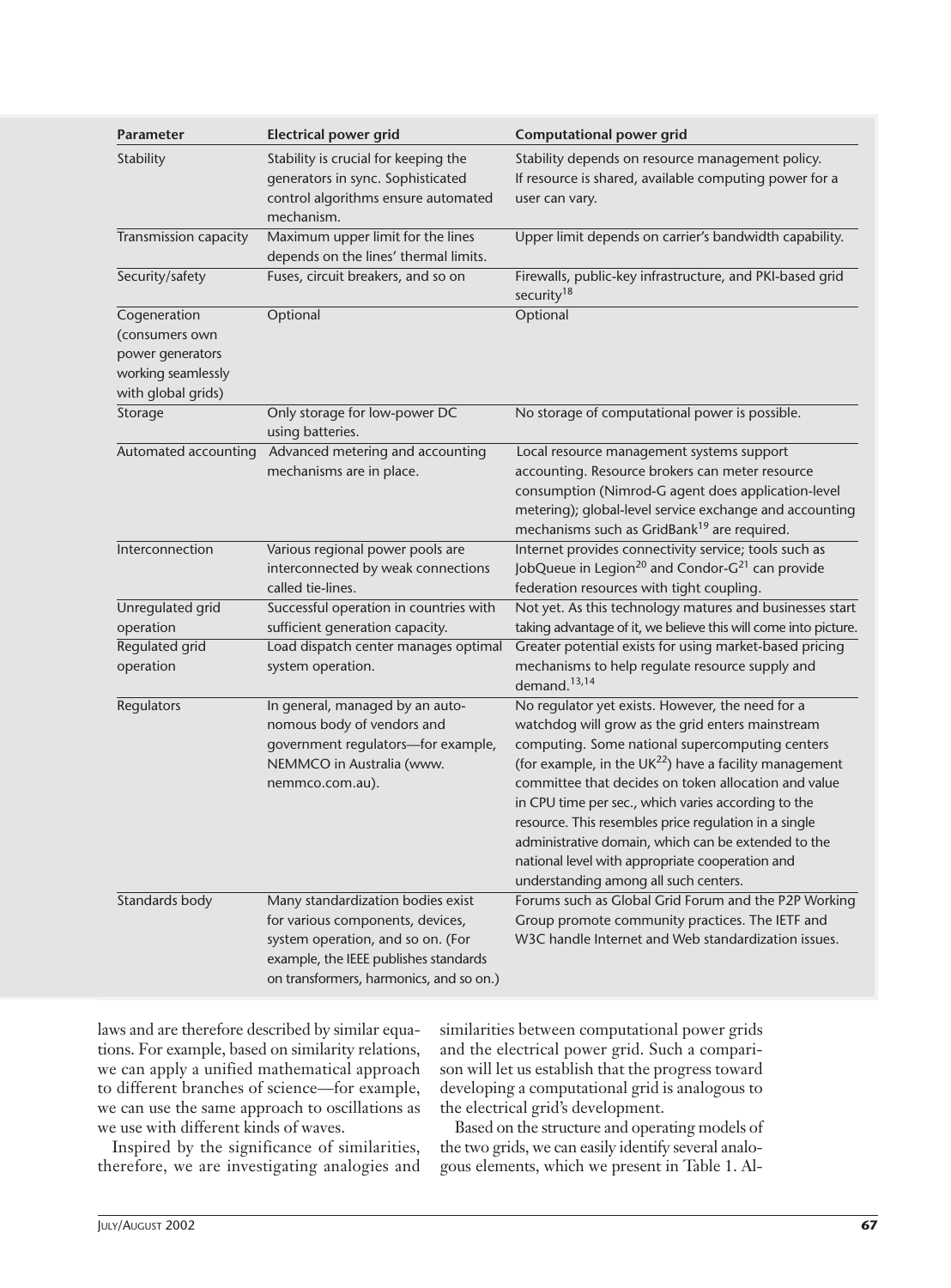though most of the parameters are self-explanatory, we'll examine and discuss some of them in greater detail.

#### **Resources**

The modern power grid has a wide variety of power resources. It typically derives 70 percent of its electricity from coal, gas, and oil; 15 percent from hydropower; and 15 percent from nuclear generation.<sup>15</sup> Although only to a small degree, new prime-energy resources—solar, wind, wave geothermal, and tidal powers, and photovoltaic energy—also contribute to grid power. Most generating stations for fossil-fired power are mine-mouth stations—that is, they are located close to mines. Although the resources in the electrical power grid are heterogeneous, they produce an identical output: electricity that is thoroughly uniform—a sinusoidal signal (voltage or current) at 50 or 60 Hz.

Similar to the electrical grid, the computational grid draws on a wide variety of computational resources. Supercomputers, clusters, and SMPs that include low-end systems such as PCs and workstations are connected in a grid to give the user seamless computing power. In addition, devices for visualization, storage systems and databases, special classes of scientific instruments (such as radio telescopes), computational kernels, and other resources are also logically coupled and presented to the user as a single, integrated resource (see Figure 4).

Clearly, heterogeneity is inherent in nature. For centuries, it has been prevalent in the electrical grid. Therefore, computational grid technologies and applications should be designed to handle and take advantage of heterogeneity that is present in resources, systems, and management policies.

#### **Network**

An electric power system, even the smallest one, constitutes an electric network of vast complexity. However, in any of these systems, a transmission line's voltage level determines its energy transmission capacity. By increasing the voltage level and physical length of the transmission network, we can create a superhighway that can transmit large blocks of electric energy over large distances.

As shown in Figure 5, a typical power network is characterized by three transmission systems: transmission, subtransmission, and distribution. The *transmission system* handles the largest blocks of power and interconnects all the system's generator stations and major loading points. The energy can be routed, generally, in any desired direction on the transmission system's various links to achieve the best overall operating economy or to best serve a technical objective. The *subtransmission system* serves a larger geographical area and compared to the distribution system it distributes energy in large blocks at high voltage levels. The distribution system is very similar to the subtransmission system, but it constitutes the finest meshes (overhead and underground) in the overall network; it distributes power mainly to residential consumers.

In a computational grid, the resources (and loads) are connected by the Internet, using gateways and routers to form a LAN and give the client computers of that network services such as file transfer, email, and document printing. A LAN can connect to other LANs to form a WAN. The network's bandwidth (a measure of its data-handling capacity) is analogous to the electrical network's voltage levels (a measure of power-handling capacity). Analogous to the electrical grid's transmission system for bulk power transfers are the computational grid's optical network and ATM connections for large data transfers. Similarly, the computational grid's T1, E1, and Ethernet connections are analogous to the subtransmission system; modem connections correspond to the distribution system.

#### **System load**

The electric power grid can support various forms of load—electrical load for such things as televisions, mechanical load for fans and the like, heat for devices such as irons, and so on. Similarly, the computational grid's load can also be heterogeneous, varying with the scope of problem to be solved (the number of parameters involved, for example) and its nature (whether it is I/O- or computation-intensive, for example). However, a resource broker hides the complexities of aggregating a diverse set of resources. This technique for solving massively parallel problems is very much analogous to feeding a large electric load from several distributed generators in the electrical grid. However, unlike the power grid, where the user is unaware of which generators are delivering power to which load, the computational grid provides clear evidence of the resources carrying out the computations.

#### **Operational model**

While various mechanisms for the computational grid's operation are still in the research and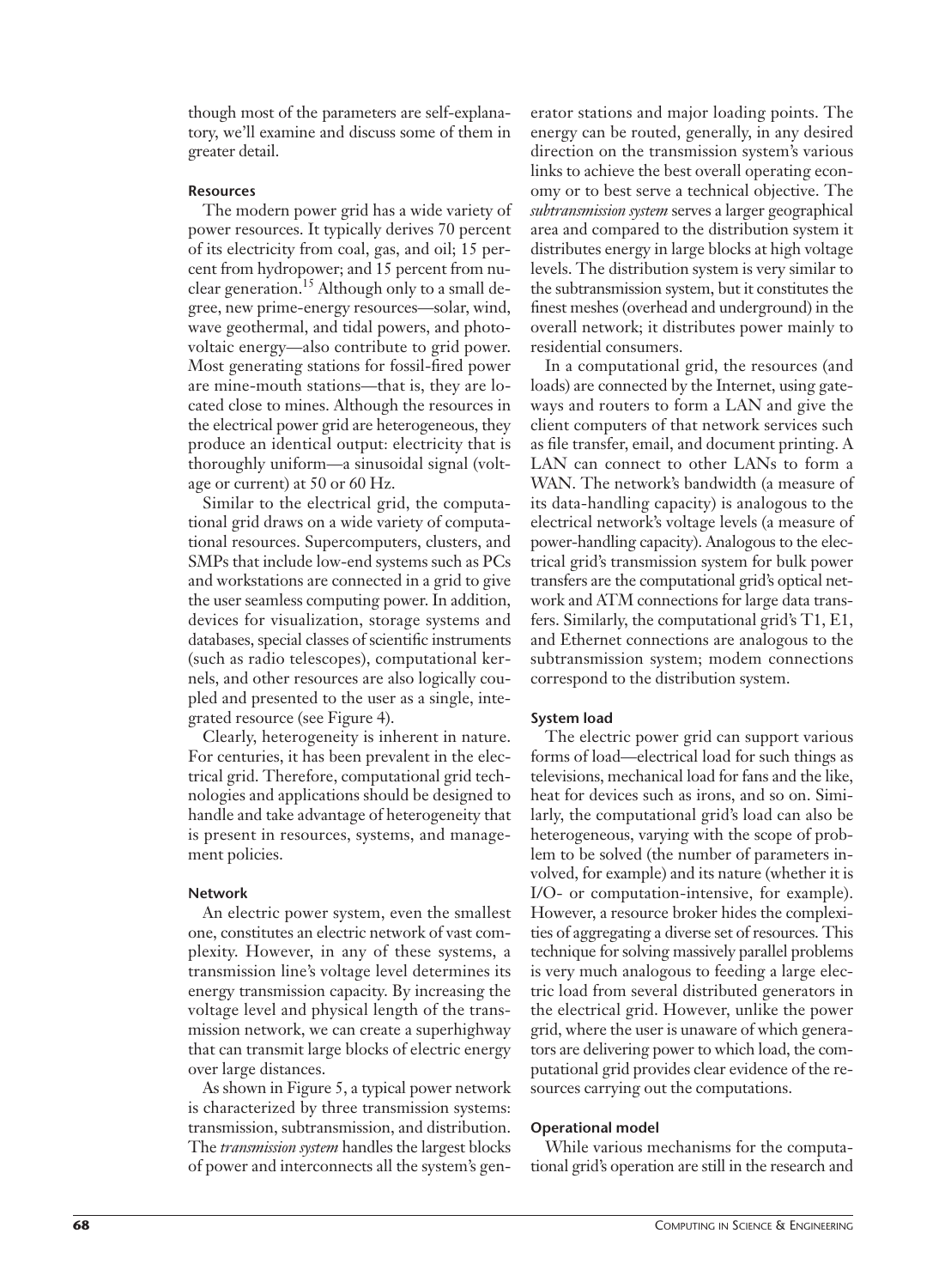development phase, $10,13$  the electrical grid's operational model is established and ubiquitous. Traditionally, operation of the electrical grid has been monopolistic. Its load dispatch and operation center continually manages the system's generation requirements based on the load demand. However, since the 1980s, much effort has gone into restructuring the power industry's traditional monopoly to introduce fair competition and improve economic efficiency. We discuss both these modes of operation briefly in the hope of providing a goal or benchmark for a future operational model for the computational grid.

Under *regulated power system operation*, a common practice is determining the total generation required at any time and how it should be distributed among the various power stations and the generators within each of these plants. Output of each power station and each of the generating units within the power station is commonly computer controlled for stable power system operation. By continually monitoring all plant outputs and the power flowing in interconnections, the computer system also controls the interchange of power with other systems. The term *area* refers to that part of an interconnected system in which one or more companies control generation to meet all their own load requirements. If an area experiences insufficient generation, the monitoring computer system implements a prearranged net interchange of power with other areas for specified periods. Monitoring the flow of power on the *tie-lines* between areas determines whether a particular area is satisfactorily meeting the load requirements within its own boundaries. Thus, automatic system operation ensures that an area meets its own load requirements, provides the agreed net interchange with neighboring areas, determines the desired generation of each plant in the area for economic dispatch, and ensures that the area provides its share.

Since the 1980s, efforts to restructure the power industry have led to *unregulated power system operation*. At the core of the changes are the creation of mechanisms for power suppliers—and sometimes large consumers—to openly trade electricity. However, the emergent electricity market is more akin to an oligopoly than to perfect market competition.<sup>23</sup> This is due to special features of the electricity supply industry for example, a limited number of producers, large investment size (creating barriers to entry), transmission constraints that isolate consumers from the effective reach of many gener-



**Figure 5. Power system diagram.**

ators, and transmission losses that discourage consumers from purchasing power from distant suppliers. Thus, electricity markets are not perfectly competitive.

In recent years, some research has focused on optimal bidding strategies for competitive generators or large consumers, and also on a market in which sealed-bid auctions and uniform price rules are prevalent.<sup>24</sup> Broadly speaking, there are three ways to develop optimal bidding strategies. The first relies on estimations of the next trading period's market clearing price. The second uses techniques such as probability analysis and fuzzy sets to estimate rival participants' bidding behavior.<sup>5</sup> The third approach is to apply methods or techniques from game theory.25,26 Further, there are a great variety of auction methods (for example, static and dynamic), as well as auction and bidding protocols, such as single-part bid, multipart bidding, iterative bidding, and demand-side bidding.<sup>23</sup>

#### **Dissimilarities in the two grids**

Obviously, the electrical and computational grids are not completely identical. Certain aspects of the two grids' dissimilarities are instructive. For example, the power system comprises several buses (junction points) or nodes, which are interconnected by transmission line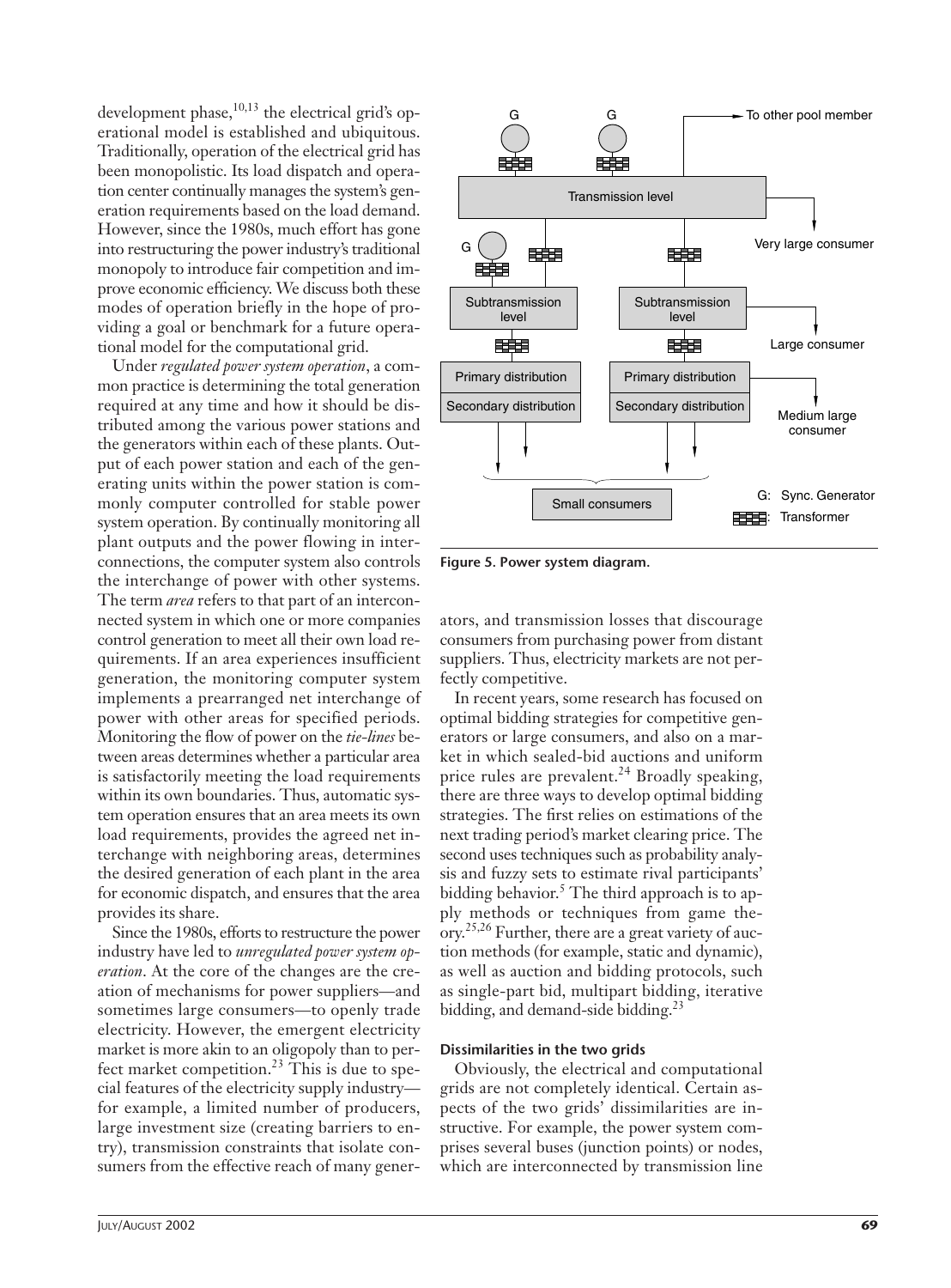

**Figure 6. A schematic overview of the three levels of grid.27**

networks. Power is injected into a bus from generators, and loads are tapped from it. At this stage, such an arrangement is not possible in the computational grid. Furthermore, besides conventional AC transmission, the electrical grid has implemented other transmission methods, such as high-voltage DC (HVDC) and underground transmission. The computational grid network does not have equivalent heterogeneous transmission for information and data.

Again, for economic and technological reasons, most electrical systems are interconnected into vast power grids, which are subdivided into regional operating groups called power pools, $^{27}$  as illustrated in Figure 6. Producer A can sell power to consumer X at a well-defined price in competition with all the other producers. Although each individual power system within such a pool usually has independent technical and economic operation, it is contractually tied to the other pool members in handling certain generation and scheduling features. Such an arrangement does not exist in the computational grid, but it could be implemented when there is greater cooperation among the participants, with resource-sharing policies that are globally acceptable. Some examples of such emerging grid tools are Condor-G21 and Legion's JobQueue schedulers.20

Moreover, in computational grids, drawing power from the grid means pushing data or applications to a resource, processing it, and subsequently pulling results. This is not the situation in an electrical power grid, where the users can access (pull) the power as soon as they are connected. To make the computational grid work on that model, users' data and applications must be compatible with resource properties, or universalizing tehcnologies like Java must be used.

The electrical power grid is one of the most advanced and evolved grids in existence; the computational grid is a new and emerging field, now in a state in which the electrical power grid was almost advanced and evolved grids in existence; the computational grid is a new and emerging field, now in a most a century ago. A true marketplace for the computational grid is yet to emerge. The use of computational grids for solving real-world problems is still limited to research labs and a highly specialized scientific community funded by government agencies. Pushing grids into mainstream computing will require major advances in grid programming, application development tools, application- and data-level security, and grid economy.<sup>4</sup>

Our comparison of the computational grid to the electric grid brings to light other deficiencies in computational grids as they are now. The need for an operational model (a regulated system or otherwise), proper division of the computational grid into regional pools, coordinated system operation to ensure network stability, and ease of use must all be priorities in further grid development.

#### **Acknowledgments**

*We thank Domenico Laforenza, Ajith Abraham, Rob Gray, David Walker, Alexander Reinefeld, and Frank Karbarz for their constructive comments. We thank David Abramson for his encouragement and support. We extend special thanks to Domenico Laforenza for providing us a copy of the photograph included in Figure 1. Computational grid content is derived from Buyya's PhD thesis.<sup>4</sup>*

### **References**

- 1. I. Foster and C. Kesselman, eds., *The Grid: Blueprint for a Future Computing Infrastructure*, Morgan Kaufmann, San Francisco, 1999.
- 2. A. Raman et al., "PARDISC: A Cost-Effective Model for Parallel and Distributed Computing," *Proc. Third Int'l Conf. High-Perfor-*